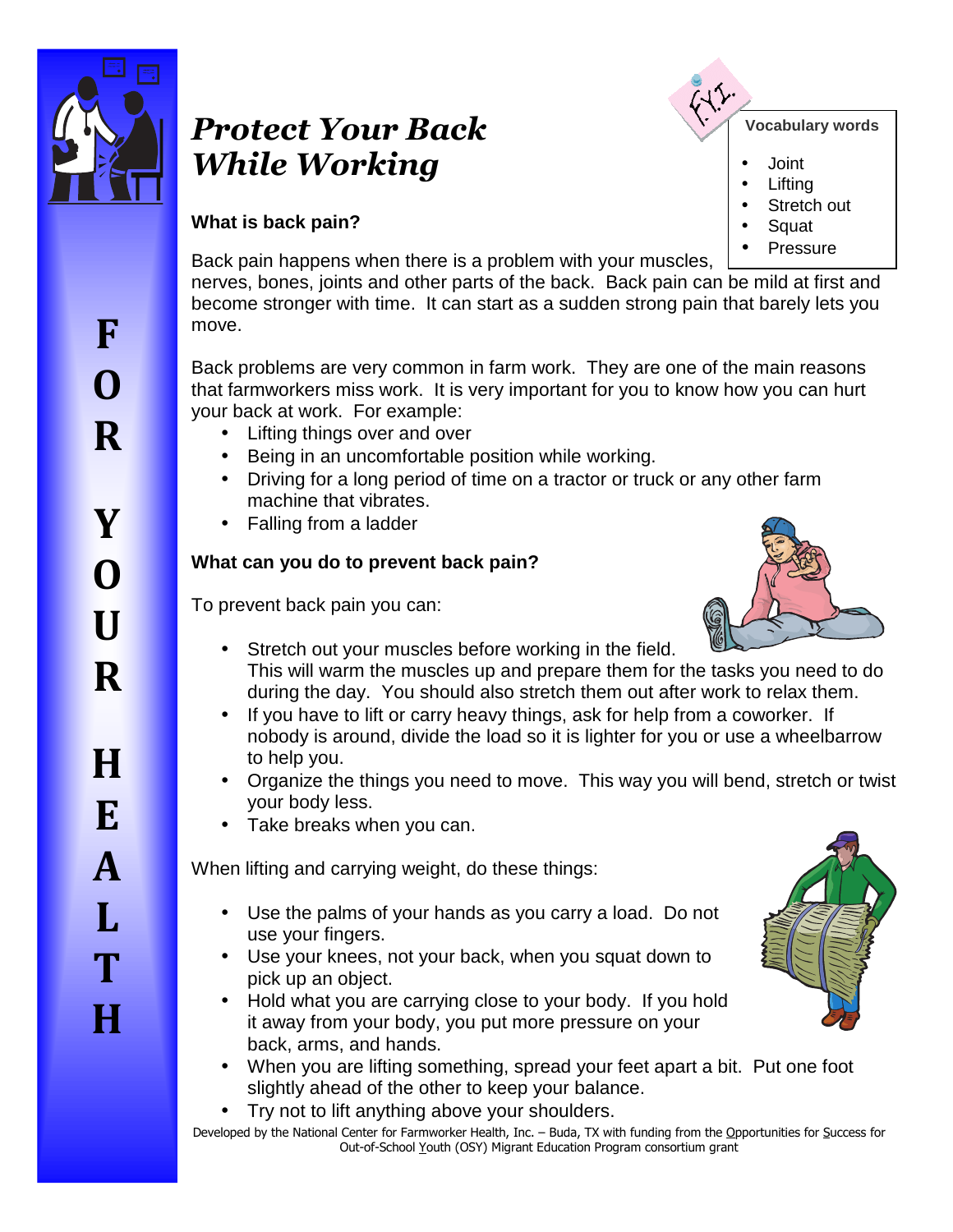When you need to reach down, as when you are pulling weeds, remember to do the following:

- Squat down using one or both knees. Do not bend over using your waist.
- Use knee pads to protect your knees. They also help your back.
- When possible, stand up and stretch your back.

When you need to stand on your feet for a long time, as when you work at a processing plant, then:

- Wear comfortable shoes.
- Stand with one foot higher than the other one. To put one foot higher, use a small box. Change your position after a while.
- If you can, stand on something cushioned or on a piece of carpet.

These are some of the ways you can help yourself. Keep in mind that you can also get some help from your supervisor:

- If your back is bothering you, TALK TO YOUR SUPERVISOR ABOUT CHANGING YOUR TASKS AT WORK.
- TELL YOUR SUPERVISOR IF A MACHINE IS CAUSING YOU BACK PAIN: It is important to talk to the supervisor about the condition of any machine that is not working properly and may hurt your back. For example, if you use a tractor with a broken seat, talk about it with your supervisor. He may replace the seat for a new one that can provide better support to the back.

Remember to always follow these recommendations. It is worth it!

#### Vocabulary & Definitions

| Joint:              | A joint is where two bones meet. There are small joints like the ones you have in<br>your fingers and there are bigger joints like the ones you have in your hips.<br>Joints allow you bend over, jump, walk, dance, etc. |  |
|---------------------|---------------------------------------------------------------------------------------------------------------------------------------------------------------------------------------------------------------------------|--|
| Lifting:            | When you raise or move something into a high position by using your hands.                                                                                                                                                |  |
| <b>Stretch out:</b> | To extend a part of your body, like your arms or legs, to full length.                                                                                                                                                    |  |
| Squat:              | To sit with your knees bent under you, so that your buttocks rest near your heels.                                                                                                                                        |  |

**Pressure:** The force or weight you put on something.

**NOTE:**

Did you know that there is a toll-free number that can help you find the closest health center or clinic near you anywhere in the US?

**Call "Call for Health" at 1-800-377-9968 to get more information on their services.** 

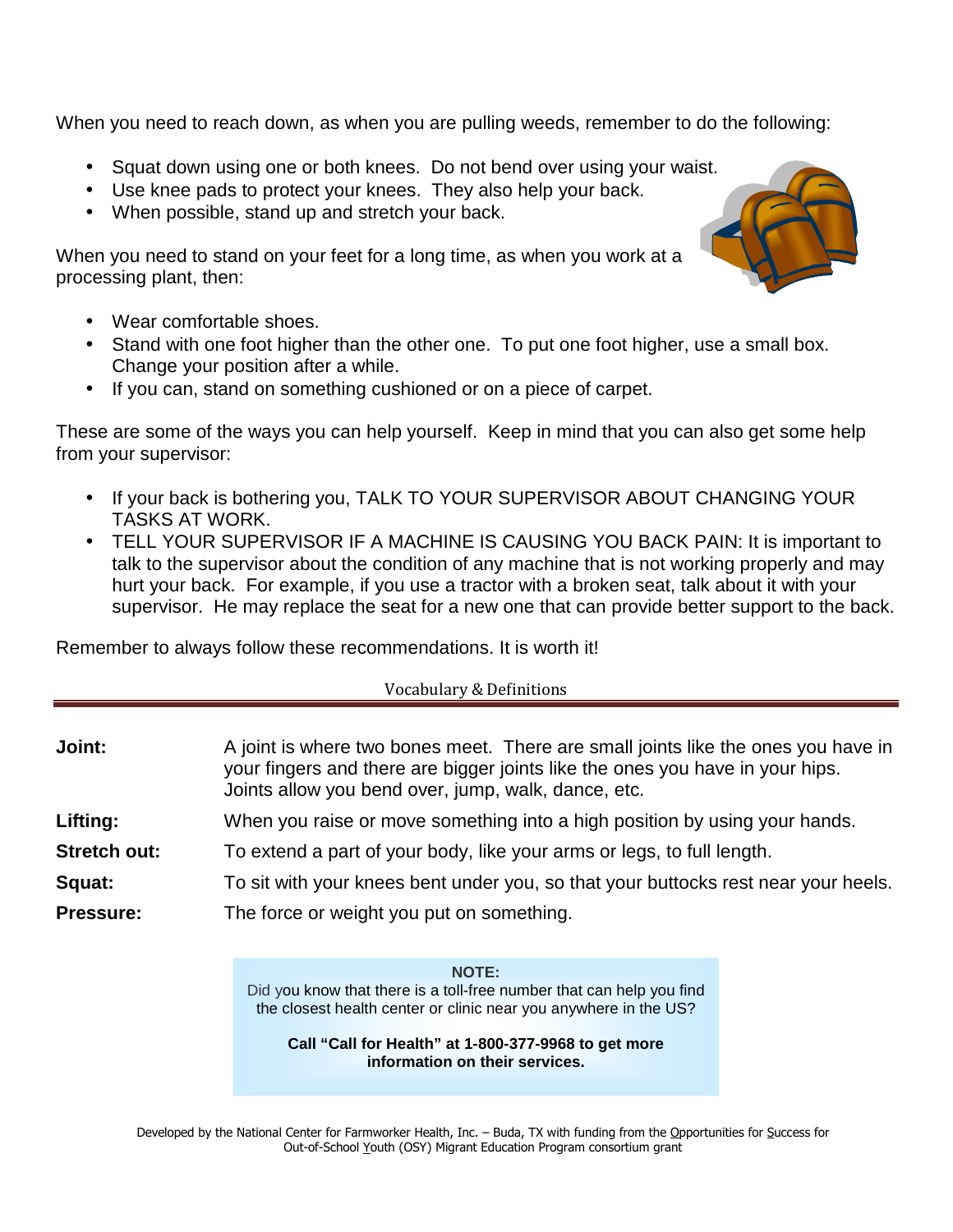

Protect Your Back While Working Name: Skills Practice Worksheet Date:

## **Activity 1: Let's Read!**

Manuel has had back pain for the past two months and he has been taking pain pills to help with the pain. He drives a tractor every day. He does not want to take breaks. The tractor is an old machine that vibrates a lot and does not have a good seat. Manuel has noticed that when he twists his back, it really hurts. Today, Manuel had an accident. When he was driving his tractor, he turned his back to see if the fertilized soil was spreading well. When he tried to turn his back again to see towards the front, he could not move. He had a lot of back pain. He lost control of the steering wheel and could not reach the brakes. He hit a tree and fell off the tractor.

\_\_\_\_\_\_\_\_\_\_\_\_\_\_\_\_\_\_\_\_\_\_\_\_\_\_\_\_\_\_\_\_\_\_\_\_\_\_\_\_\_\_\_\_\_\_\_\_\_\_\_\_\_\_\_\_\_\_\_\_\_\_\_\_\_\_\_\_\_\_\_\_\_\_\_\_\_\_\_\_\_\_\_\_\_\_\_

\_\_\_\_\_\_\_\_\_\_\_\_\_\_\_\_\_\_\_\_\_\_\_\_\_\_\_\_\_\_\_\_\_\_\_\_\_\_\_\_\_\_\_\_\_\_\_\_\_\_\_\_\_\_\_\_\_\_\_\_\_\_\_\_\_\_\_\_\_\_\_\_\_\_\_\_\_\_\_\_\_\_\_\_\_\_\_

1. What are some of the things that caused Manuel's back pain?

2. Check all the things Manuel could have done to prevent this accident:

- Visit the doctor and get treatment for his back pain.
- Keep his back pain a secret and keep working.
- Ask his supervisor to give him a different task.
- Take more breaks.
- Talk with his supervisor about the tractor seat.

# **Activity 2: Getting Ready to Work**

It is 6 o'clock in the morning and you are about to start working lifting buckets of tomatoes onto the truck. What are some of the things you can do to protect your back?

\_\_\_\_\_\_\_\_\_\_\_\_\_\_\_\_\_\_\_\_\_\_\_\_\_\_\_\_\_\_\_\_\_\_\_\_\_\_\_\_\_\_\_\_\_\_\_\_\_\_\_\_\_\_\_\_\_\_\_\_\_\_\_\_\_\_\_\_\_\_\_\_\_\_\_\_\_\_\_\_\_\_\_\_\_\_\_

\_\_\_\_\_\_\_\_\_\_\_\_\_\_\_\_\_\_\_\_\_\_\_\_\_\_\_\_\_\_\_\_\_\_\_\_\_\_\_\_\_\_\_\_\_\_\_\_\_\_\_\_\_\_\_\_\_\_\_\_\_\_\_\_\_\_\_\_\_\_\_\_\_\_\_\_\_\_\_\_\_\_\_\_\_\_\_

Write your ideas in the space below:

## **Activity 3: Now, listen up!**

Listen to your teacher's instructions carefully.

| <b>Question</b> | <b>True</b> | <b>False</b> |
|-----------------|-------------|--------------|
|                 |             |              |
|                 |             |              |
|                 |             |              |
|                 |             |              |
|                 |             |              |

Developed by the National Center for Farmworker Health, Inc. - Buda, TX with funding from the Opportunities for Success for Out-of-School Youth (OSY) Migrant Education Program consortium grant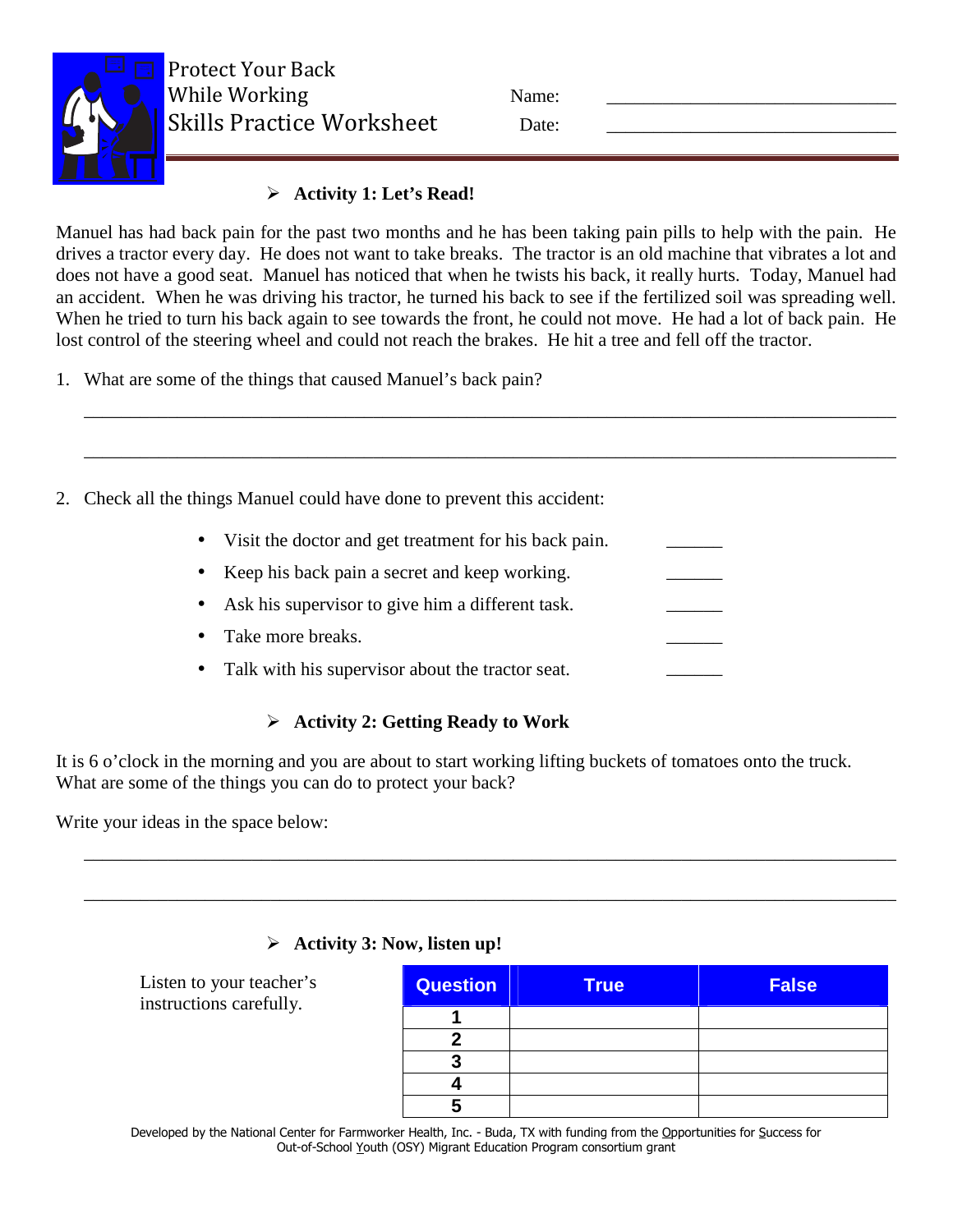#### Lesson Plan

### Protect Your Back While Working

| <b>Materials needed</b>                                                 | <b>Handouts</b>                                                                                                                                                        | <b>Estimated time</b> |
|-------------------------------------------------------------------------|------------------------------------------------------------------------------------------------------------------------------------------------------------------------|-----------------------|
| Dry erase board and<br>$\bullet$<br>dry erase markers<br><b>Pencils</b> | "Protect Your Back While"<br>Working" Lesson<br>"Listening Activity" Handout<br>$\bullet$<br><b>Skills Practice Worksheet</b><br>Pre-Post Workshop Survey<br>$\bullet$ | 1 hour                |

**NOTE TO INSTRUCTOR:** To accommodate the literacy levels and educational experiences of the participants, oral and/or group activities may be substituted for reading, writing, skills practice, and survey activities.

| <b>Elements</b>         | <b>Activities</b>                                                                                                                                                                                                                                                                                           | <b>Notes</b>                                                                                                                                                                                                                                                                                                                                                                                                                                                                                                                                                                           |
|-------------------------|-------------------------------------------------------------------------------------------------------------------------------------------------------------------------------------------------------------------------------------------------------------------------------------------------------------|----------------------------------------------------------------------------------------------------------------------------------------------------------------------------------------------------------------------------------------------------------------------------------------------------------------------------------------------------------------------------------------------------------------------------------------------------------------------------------------------------------------------------------------------------------------------------------------|
| Preparation             | Introduce the topic.<br>$\bullet$<br>Time: 5 minutes<br>Conduct the Pre-Test.<br>Time: 5 minutes<br>Introduce the new<br>vocabulary.<br>Time: 5 minutes                                                                                                                                                     | 1. Have you ever had back pain because of<br>the work you do?<br>2. What do you think causes it?<br>3. What do you do to take care of your back<br>pain?<br>4. What are some of the things you can do to<br>prevent back pain at work?<br>Distribute Pre-Test, and ask students to<br>$\bullet$<br>turn it in when it is complete.<br>Write the vocabulary words on the board,<br>$\bullet$<br>and ask the students to read them aloud.<br>Ask the students if they know what they<br>mean. Provide students with the<br>definitions. Use "Protect Your Back While<br>Working" lesson. |
| <b>Instructions</b>     | Read the lesson on<br>$\bullet$<br>"Protect Your Back While<br>Working" Time: 10<br>minutes<br>Identify the vocabulary<br>words in the lesson.<br>Time: 5 minutes<br>Distribute and review the<br><b>Skills Practice Worksheet</b><br>with the students and ask<br>them to complete it.<br>Time: 25 minutes | Instructor leads guided reading of topic.<br>$\bullet$<br>Students identify the vocabulary words by<br>circling them in the lesson.<br>Activity 1: Students have 10 minutes to<br>complete this activity.<br>Activity 2: Students have 10 minutes to<br>$\bullet$<br>complete this activity.<br>Activity 3: Students have 5 minutes to<br>$\bullet$<br>complete this activity.                                                                                                                                                                                                         |
| Concept<br><b>Check</b> | <b>Conduct Post Test</b><br>Time: 5 minutes                                                                                                                                                                                                                                                                 | Students complete Post Workshop Survey<br>$\bullet$                                                                                                                                                                                                                                                                                                                                                                                                                                                                                                                                    |
|                         |                                                                                                                                                                                                                                                                                                             |                                                                                                                                                                                                                                                                                                                                                                                                                                                                                                                                                                                        |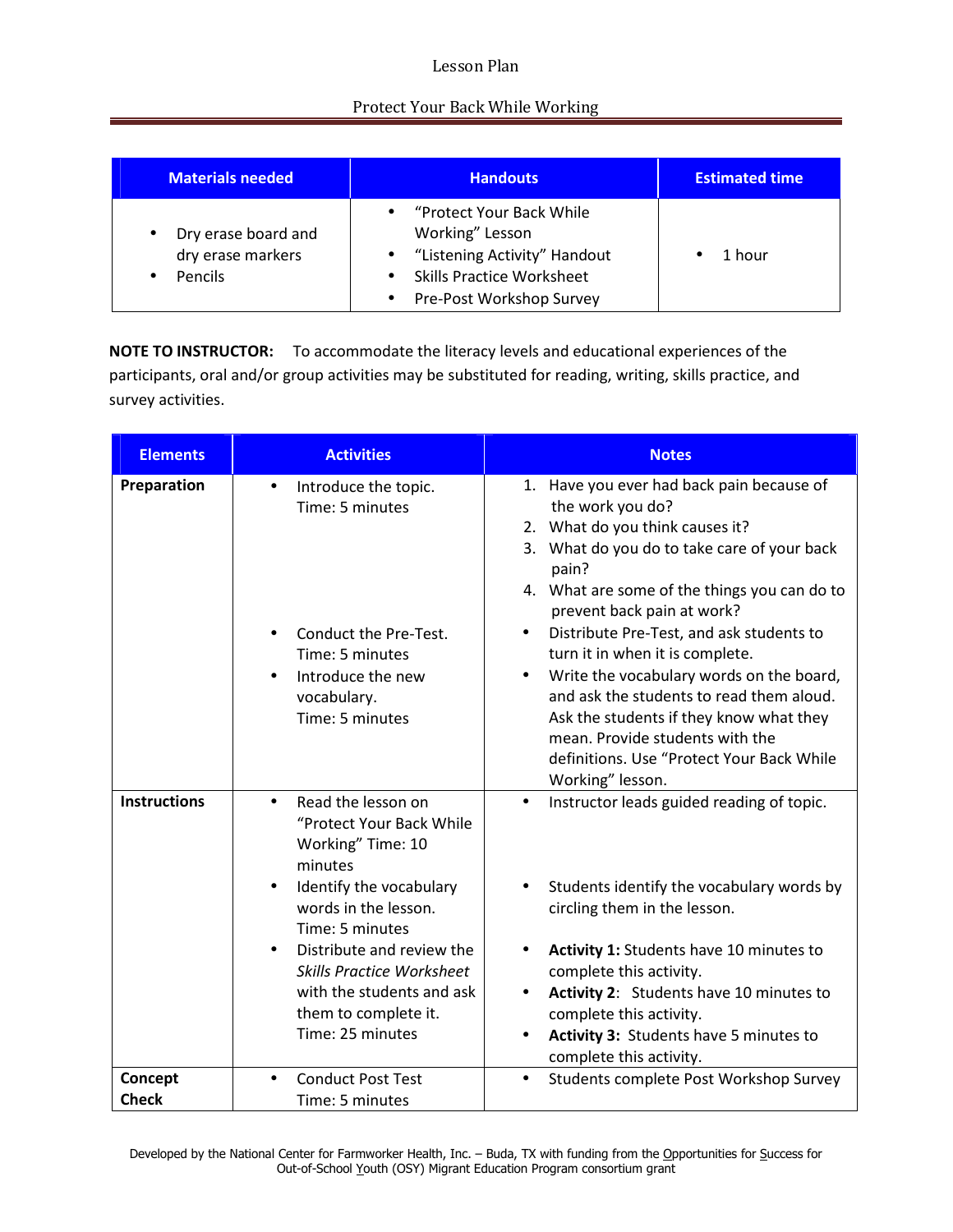#### **Listening Activity Now, listen up!**

**Purpose:** To practice listening comprehension **Time:** 5 minutes

- 1. Tell your students that in this activity they will practice their listening comprehension skills.
- 2. Say that you are going to read five different statements twice.
- 3. Let them know that after you finish reading the statement for the second time, they need to decide whether the statement is true or false.
- 4. At the end, check the students' answers to make sure they are correct. If some students do not have the right answer, invite other students to participate in the discussion until the information is clear.

## True or False?

- 1. Lifting things again and again can hurt my back.
- 2. I only need to stretch my muscles after work so I can relax them.
- 3. It is a good idea to hold what I am carrying close to my body. This way I will not put too much pressure on my back, arms and hands.
- 4. When I need to pick green beans I should bend over using my waist.
- 5. When I work for long hours standing up, I should put one foot higher than the other one and change my position after a while.

| <b>Statement</b> | True | <b>False</b> |
|------------------|------|--------------|
|                  |      |              |
|                  |      |              |
|                  |      |              |
|                  |      |              |
|                  |      |              |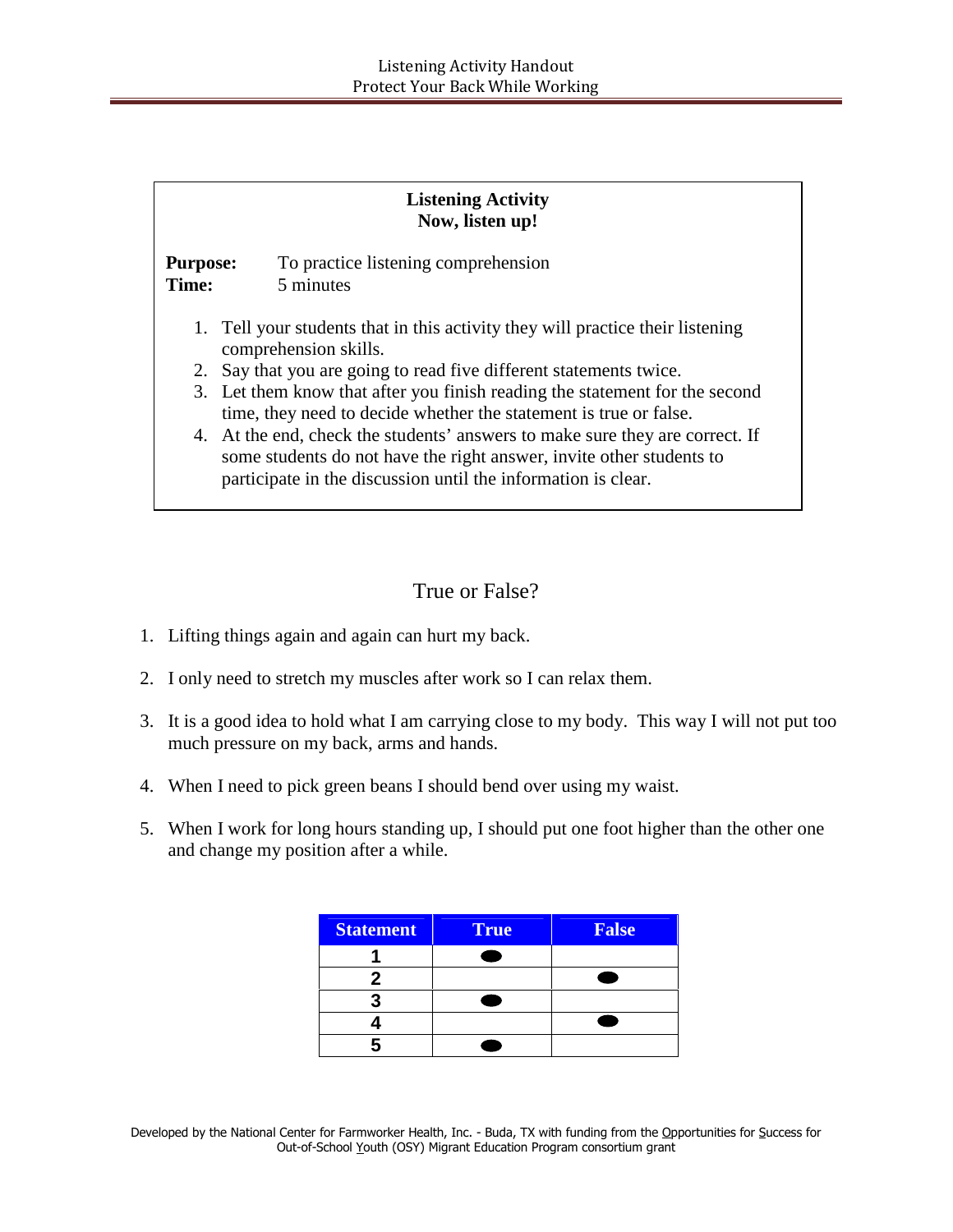

Pre-Assessment

|                         |                                                                               |                                                      | Circle the correct answer.                                      |  |
|-------------------------|-------------------------------------------------------------------------------|------------------------------------------------------|-----------------------------------------------------------------|--|
| work?                   | 1. Are back problems common in farm                                           | Yes                                                  | N <sub>o</sub>                                                  |  |
| which of the following? | 2. You can prevent back injuries by doing                                     | a. stretching<br>need to move<br>d. all of the above | b. asking for help when lifting<br>c. organizing the things you |  |
| farm?                   | 3. How can you injure your back on the                                        | driving<br>farm<br>machines                          | taking a break                                                  |  |
|                         | 4. A <i>joint</i> is where two bones meet and<br>allow you to bend and walk.  | True                                                 | False                                                           |  |
|                         | 5. Should you tell your work leader if a<br>machine is causing you back pain? | Yes                                                  | N <sub>0</sub>                                                  |  |
|                         |                                                                               | <b>Total Correct:</b>                                |                                                                 |  |